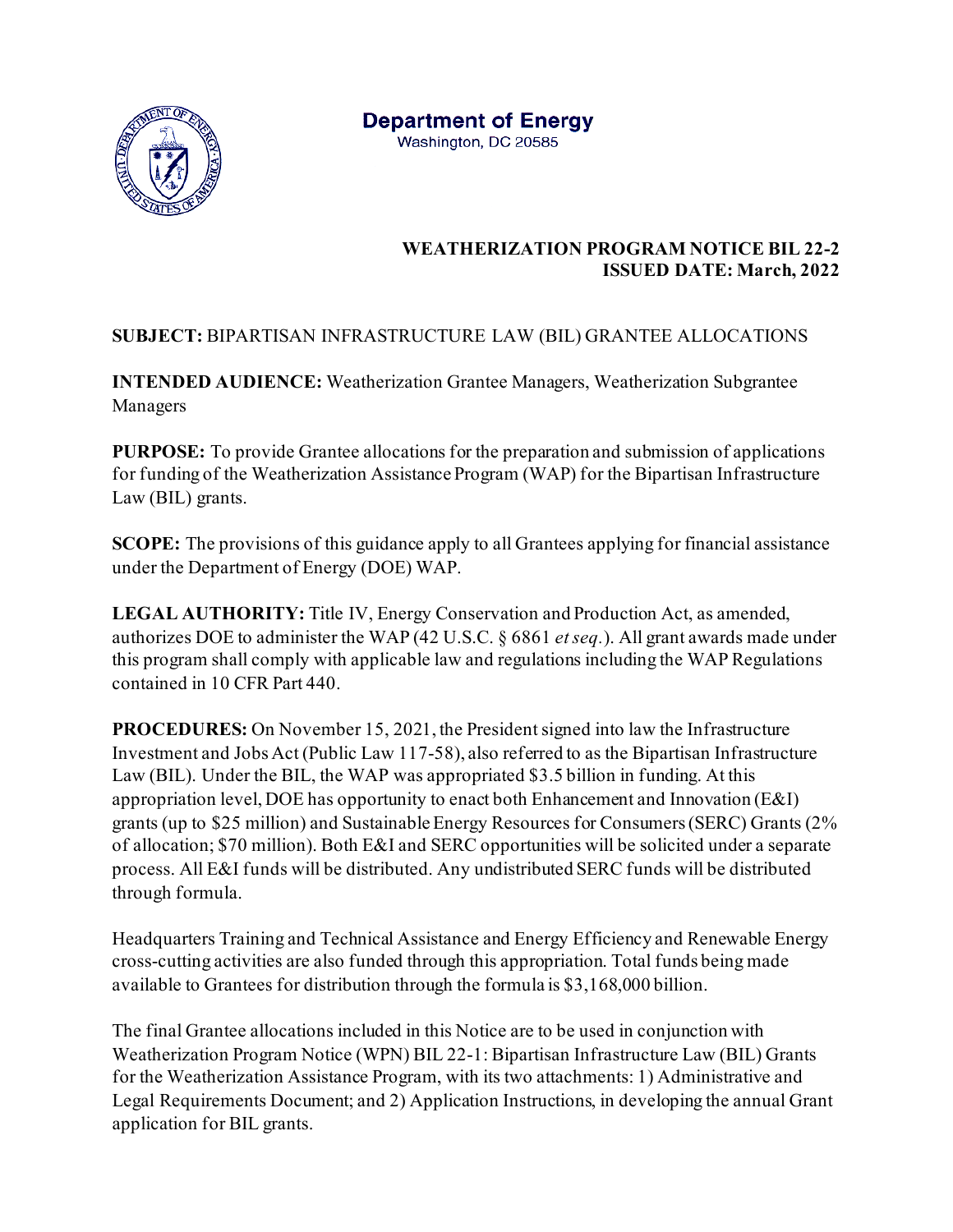DOE recognizes the challenge and responsibility Congress has entrusted to this network. As we move forward in meeting the funding's purpose, there may be elements that will require still further clarification. DOE will continue to provide additional updates through DOE Project Officers and, as needed, through Program Notices in an effort to keep the Weatherization network well informed.



Digitally signed by ANNAMARIA **GARCIA** Date: 2022.03.23 12:10:32 -04'00'

AnnaMaria Garcia Director Weatherization and Intergovernmental Programs Office Energy Efficiency and Renewable Energy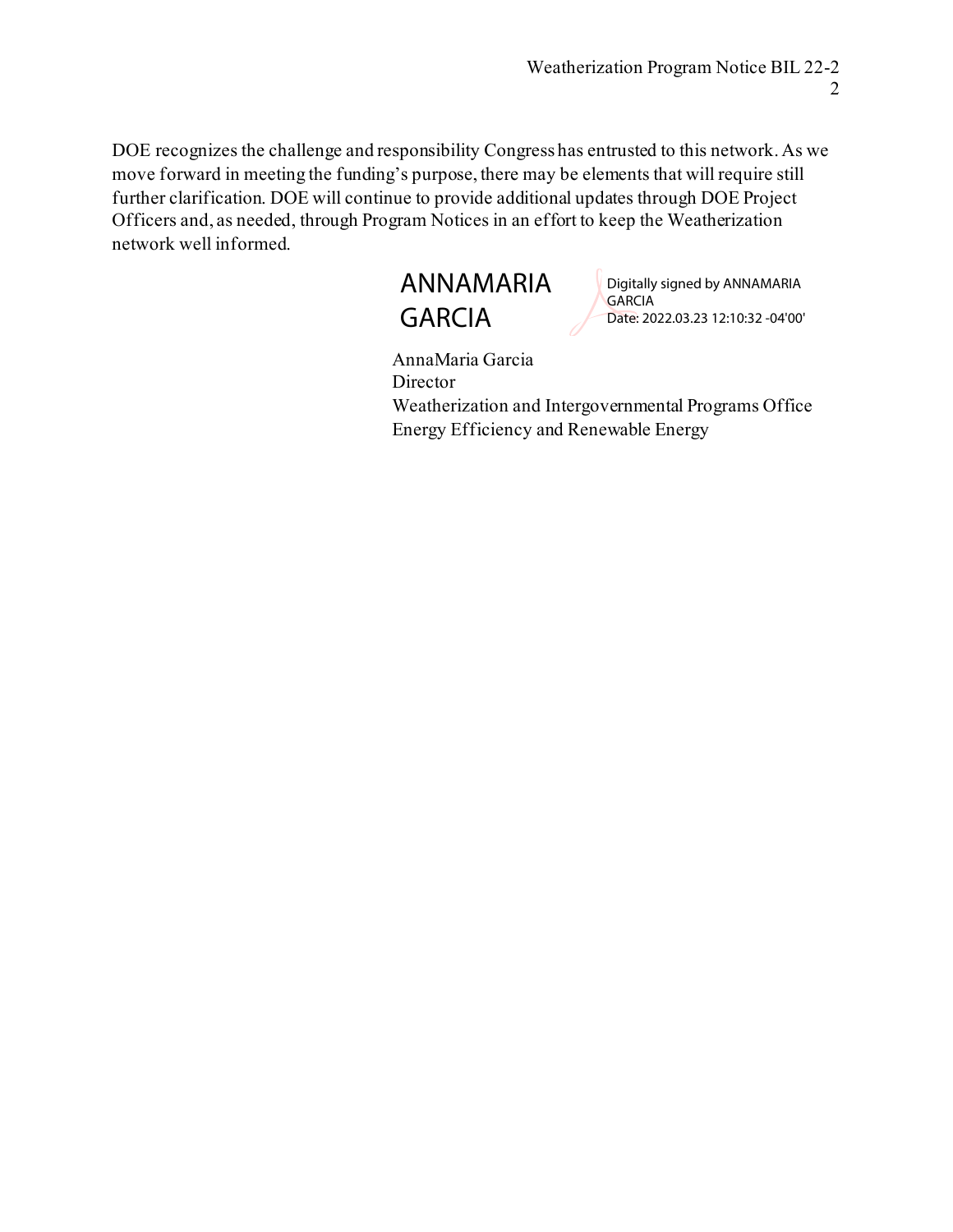## **Weatherization Assistance Program Estimated BIL-2022 Grantee Allocations @ Appropriation of: \$3,168,000,000**

| <b>State</b>         | <b>BIL-2022</b><br>Program<br><b>Allocation</b> | <b>BIL-2022</b><br>T&TA<br><b>Allocation</b> | <b>BIL-2022</b><br><b>Total</b><br><b>Allocation</b> |         |              |             |              |
|----------------------|-------------------------------------------------|----------------------------------------------|------------------------------------------------------|---------|--------------|-------------|--------------|
|                      |                                                 |                                              |                                                      |         |              |             |              |
|                      |                                                 |                                              |                                                      | Alabama | \$39,172,211 | \$8,317,291 | \$47,489,502 |
| Alaska               | \$15,141,254                                    | \$3,245,560                                  | \$18,386,814                                         |         |              |             |              |
| Arizona              | \$39,196,246                                    | \$8,322,364                                  | \$47,518,610                                         |         |              |             |              |
| Arkansas             | \$27,121,920                                    | \$5,774,078                                  | \$32,895,998                                         |         |              |             |              |
| California           | \$103,430,113                                   | \$21,878,914                                 | \$125,309,027                                        |         |              |             |              |
| Colorado             | \$41,298,185                                    | \$8,765,978                                  | \$50,064,163                                         |         |              |             |              |
| Connecticut          | \$38,120,462                                    | \$8,095,319                                  | \$46,215,781                                         |         |              |             |              |
| Delaware             | \$8,372,790                                     | \$1,817,076                                  | \$10,189,866                                         |         |              |             |              |
| District of Columbia | \$4,277,002                                     | \$952,661                                    | \$5,229,663                                          |         |              |             |              |
| Florida              | \$77,286,789                                    | \$16,361,369                                 | \$93,648,158                                         |         |              |             |              |
| Georgia              | \$69,578,999                                    | \$14,734,640                                 | \$84,313,639                                         |         |              |             |              |
| Hawaii               | \$2,965,853                                     | \$675,943                                    | \$3,641,796                                          |         |              |             |              |
| Idaho                | \$15,976,357                                    | \$3,421,808                                  | \$19,398,165                                         |         |              |             |              |
| Illinois             | \$128,977,742                                   | \$27,270,739                                 | \$156,248,481                                        |         |              |             |              |
| Indiana              | \$74,666,937                                    | \$15,808,449                                 | \$90,475,386                                         |         |              |             |              |
| Iowa                 | \$37,037,726                                    | \$7,866,808                                  | \$44,904,534                                         |         |              |             |              |
| Kansas               | \$26,360,932                                    | \$5,613,472                                  | \$31,974,404                                         |         |              |             |              |
| Kentucky             | \$42,848,924                                    | \$9,093,261                                  | \$51,942,185                                         |         |              |             |              |
| Louisiana            | \$25,551,116                                    | \$5,442,560                                  | \$30,993,676                                         |         |              |             |              |
| Maine                | \$25,758,760                                    | \$5,486,384                                  | \$31,245,144                                         |         |              |             |              |
| Maryland             | \$37,701,515                                    | \$8,006,901                                  | \$45,708,416                                         |         |              |             |              |
| Massachusetts        | \$66,112,802                                    | \$14,003,100                                 | \$80,115,902                                         |         |              |             |              |
| Michigan             | \$151,219,951                                   | \$31,964,954                                 | \$183,184,905                                        |         |              |             |              |
| Minnesota            | \$62,894,611                                    | \$13,323,901                                 | \$76,218,512                                         |         |              |             |              |
| Mississippi          | \$23,144,369                                    | \$4,934,617                                  | \$28,078,986                                         |         |              |             |              |
| Missouri             | \$63,746,415                                    | \$13,503,674                                 | \$77,250,089                                         |         |              |             |              |
| Montana              | \$14,702,335                                    | \$3,152,926                                  | \$17,855,261                                         |         |              |             |              |
| Nebraska             | \$20,211,702                                    | \$4,315,678                                  | \$24,527,380                                         |         |              |             |              |
| Nevada               | \$20,439,353                                    | \$4,363,723                                  | \$24,803,076                                         |         |              |             |              |
| New Hampshire        | \$14,974,146                                    | \$3,210,292                                  | \$18,184,438                                         |         |              |             |              |
| New Jersey           | \$71,972,467                                    | \$15,239,781                                 | \$87,212,248                                         |         |              |             |              |
| New Mexico           | \$18,179,888                                    | \$3,886,863                                  | \$22,066,751                                         |         |              |             |              |
| New York             | \$239,184,271                                   | \$50,529,815                                 | \$289,714,086                                        |         |              |             |              |
| North Carolina       | \$74,089,470                                    | \$15,686,575                                 | \$89,776,045                                         |         |              |             |              |
| North Dakota         | \$12,453,240                                    | \$2,678,255                                  | \$15,131,495                                         |         |              |             |              |
| Ohio                 | \$142,301,424                                   | \$30,082,700                                 | \$172,384,124                                        |         |              |             |              |